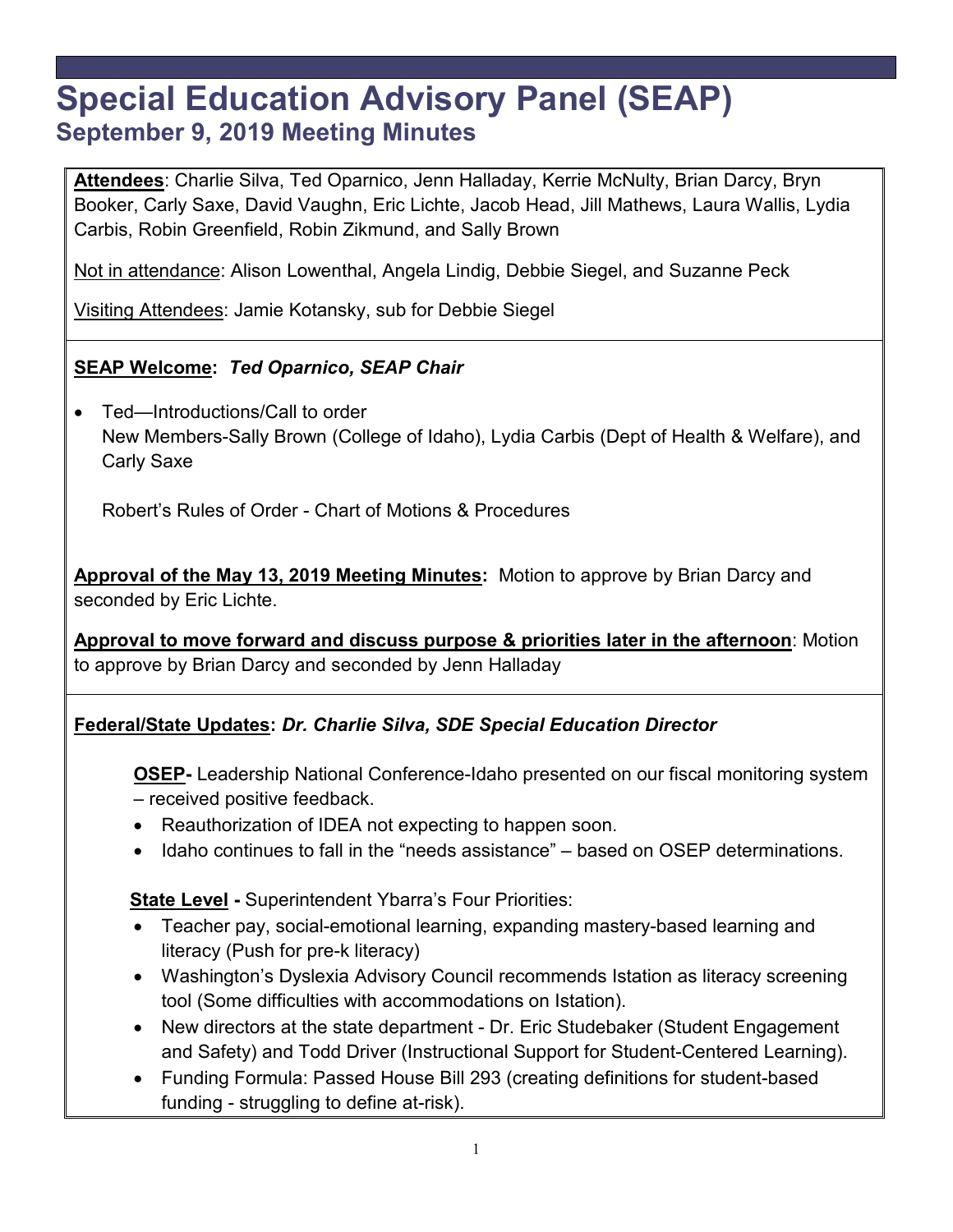**Special Education Department**: Idaho SESTA training and Idaho SESTA Behavior Support - Piloting with districts and their new teachers and requiring them to attend a number of SESTA trainings. Kerrie McNulty recommended looking into the referral process of the special education process.

**Idaho Training Clearinghouse:** A parent page to be created. Have already created one for principals & it is very successful.

**Social-Emotional Learning:** Making sure that teachers have the skills to work with students who have experienced trauma. The SDE is pushing for funds to help teachers with these social/emotional skills as part of their recertification process.

#### **Regional Behavioral Health Board:** *Joy Husmann, Intermountain Hospital*

She is on the regional behavioral health board. The 155-bed hospital works with students and schools when students are admitted to the hospital. They have a substance abuse grant for underage drinking and drug use and provide trainings for mental health first aid, suicide prevention, etc. There are seven different health boards in the state. State funded. The board includes a subcommittee for children with mental health concerns. The average length of stay is about 7 to 14 days, and substance abuse has a 28-day detox stay.

#### **Professional Development:**

**Decoding Dyslexia -** *Robin Zikmund* - Robin is the mother of a 5th-grade student with dyslexia. Decoding Dyslexia has a new chapter in Idaho. They have partnered with St. Luke's for early intervention with doctors. Dyslexia is a hidden disability. One of the purposes of Decoding Dyslexia is to educate people on what dyslexia is and what it is not. **Dyslexia Awareness & Educational Summit-Saturday**, October 5th, 8:30 am to 4:30 pm at St. Luke's Washington Group Plaza, 720 Park Blvd., Boise. Robin will email a handout on the summit for more information to all members.

**FACE conference (Family and Community Engagement)** - Jill Mathews has agreed to pay for five SEAP members to attend the conference. The conference emphasizes how schools can strengthen their relationships with families. The keynote speaker is Elizabeth Smart (The purpose of Elizabeth's speaking is to highlight what teachers and school counselors need to help students who have experienced trauma). What has been effective in Title I schools in getting families involved and engaged into the school?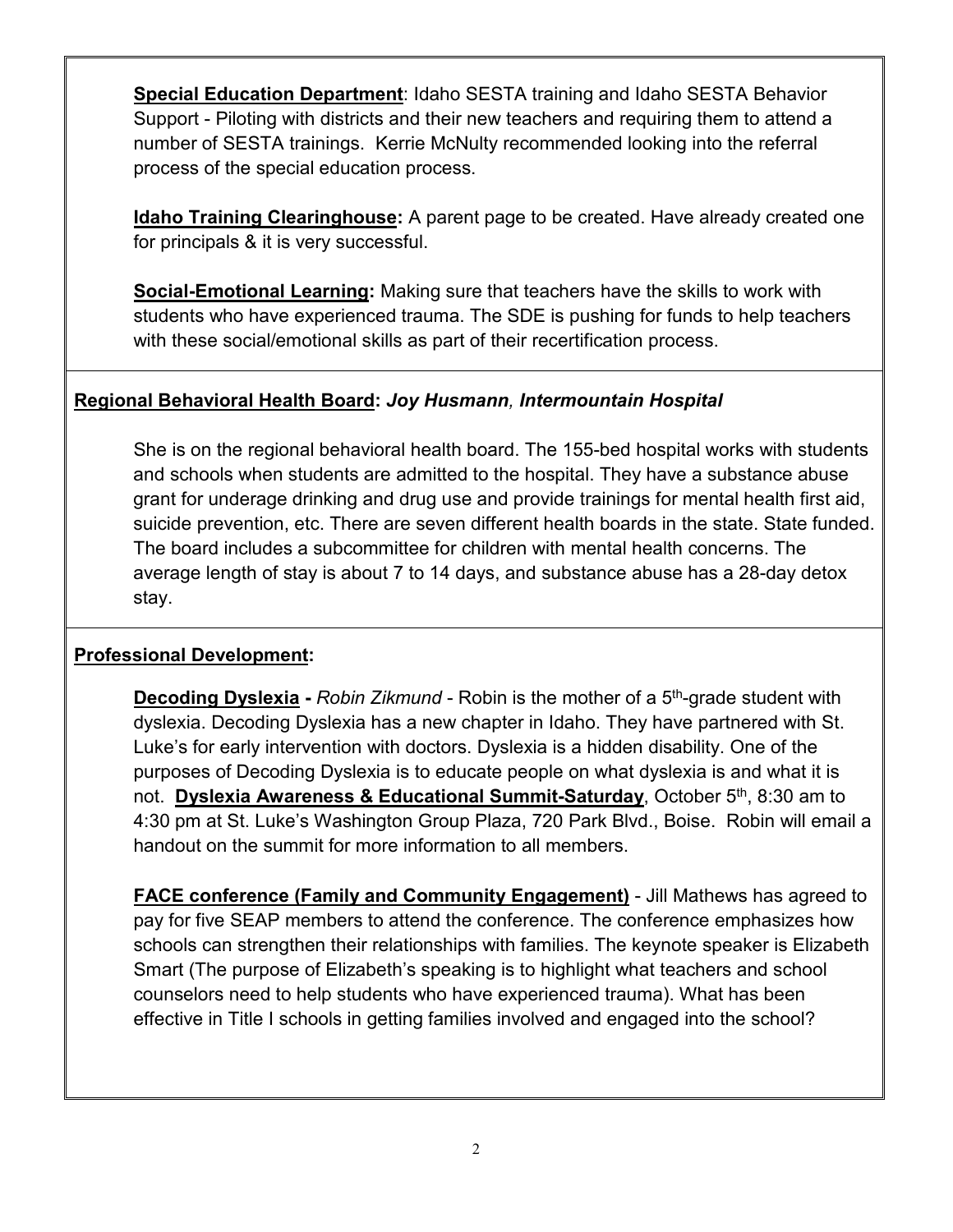# **Assessing Students with Disabilities -** *Karren Streagle, SDE*

- **Medicaid -** Children's Habilitation Intervention Services Umbrella of services, Students qualify with behavioral or functional need, Array of services (Behavioral consultation, behavioral intervention, crisis intervention, habilitative skill, and interdisciplinary training). The dates for Medicaid Advisory Committee Meetings are on the handout.
- **IDAA Updates -** Participation rates, Idaho met the 1% cap IDAA reports will be sent to LEAs soon. Continued oversight & support of LEAs exceeding the 1% cap, IDAA participation criteria-effective July 1, 2019 - updating IDAA participation decision at annual IEP meetings, Webinar (May 8, 2019) recording, IDAA worksheet to help districts make the determination. Consequences of students coming off IDAA - Supporting parents & IEP Team, Reframing the discussion-high expectations, better outcomes, and message the purpose & benefits of assessing all students.

#### **Healthy Minds Partnership Roadmap -** *Connor Shelton-Modrow, Blue Cross of Idaho*

Connor is a Program Officer for the Foundation for Health (non-profit). Focus on rural health, High five, and youth behavioral health. Highlighted youth behavioral health partnering with districts/schools to have providers in the school and providing services on-site (in the schools). Key components of a successful school - specialty behavioral health provider partnership are commit school leadership, pick the right specialty behavioral health provider/agency, work through details such as space, resources, referrals, etc., clear expectations regarding provider in school setting and schedule meetings between school leadership and provider.

## **IDEA Fiscal Update** -*Anthony Mukuna, SDE*

- **IDEA Funding by Federal Fiscal Year** A little bit of an increase from \$57,817,263 to \$59,266,522 - Preschool funds are up, and the state plans to be spending 100% of it.
- **Federal Fiscal Year 2019-2021 -** Preliminary allocation School-age \$59,642,504 Preschool \$2,241,927. SDE has a two-step submission process - deadline November 15, 2019.
- **Funding Formula Update**-New Funding Formula to report student enrollment data instead of average daily attendance. State funds: Money to LEAs –SDE sends as much as they can to districts - 90% (The state sends more than they are required to by the feds.) Preschool - New preschool grant - trying to send more money to the districts.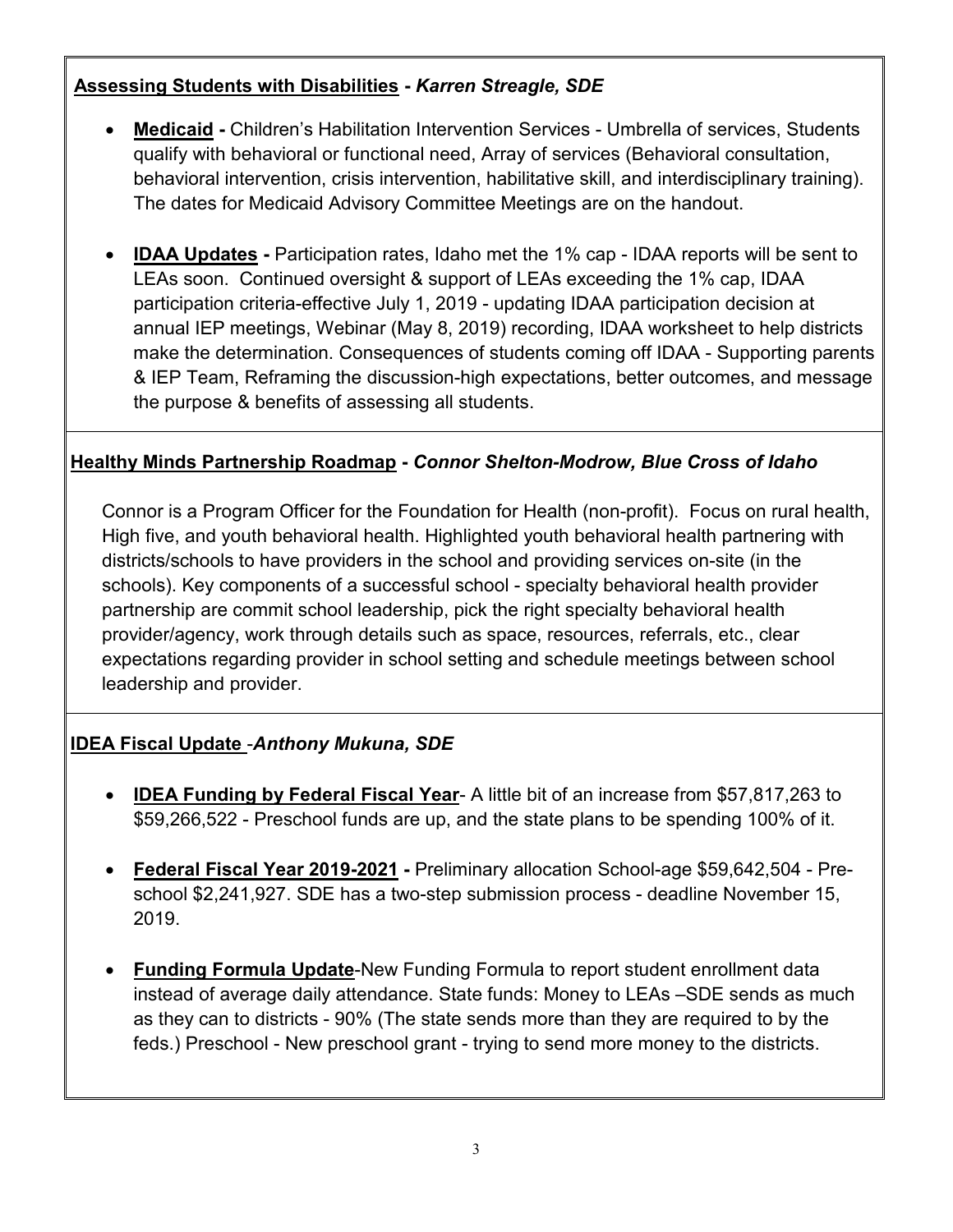# **Working Lunch/Agency Reports**

- **Brian Darcy- Idaho Educational Services for Deaf and Blind (IESDB)** Established in 1906. Located in Gooding, Idaho. Two programs: campus and outreach (7 offices). They service birth to age 5 and then work with the school districts.
- **Jenn Halladay** Presentation on Ghostbusters, an organization that supports individuals participating in the Special Olympics.

# **Cultivating Leaders to Grow Young Readers Project (SSIP**) - **S***hannon Dunstan & Kailey Bunch-Woodson, SDE*

The project is for four years. Purpose is to provide research-based PD to teachers and schools on reading instruction. Survey Results - Everybody moved, 95% agree or strongly agree that the project enriched their professional development. What impeded the teams from implementing evidence-based practices – "time" is the variable that stands out the most from the survey. State will be applying for a State personnel preparation grant (SpDg) to help enhance the project, scale up the reach and provide sustainable resources. The project partners with National Center on Improving Literacy.

Shared information on the Idaho Clearinghouse site, statewide director webinars, SESTA trainings, and Federal conferences.

## **Parent Involvement Discussion** - *Kailey Bunch-Woodson***,** *SDE*

Parent and Family Engagement discussion - Small group discussion regarding what activities have and have not been effective in engaging parents and families at school as well as whether or not parents of students with disabilities participate in family engagement activities directed at all students.

## **Significant Disproportionality Update** - *Alisa Fewkes, SDE*

Identified six districts. Will begin to meet with the districts to review and revise policies as necessary to identify root causes. The districts identified have to dedicate 15% of their IDEA funds in 2020-2021 to address disproportionality.